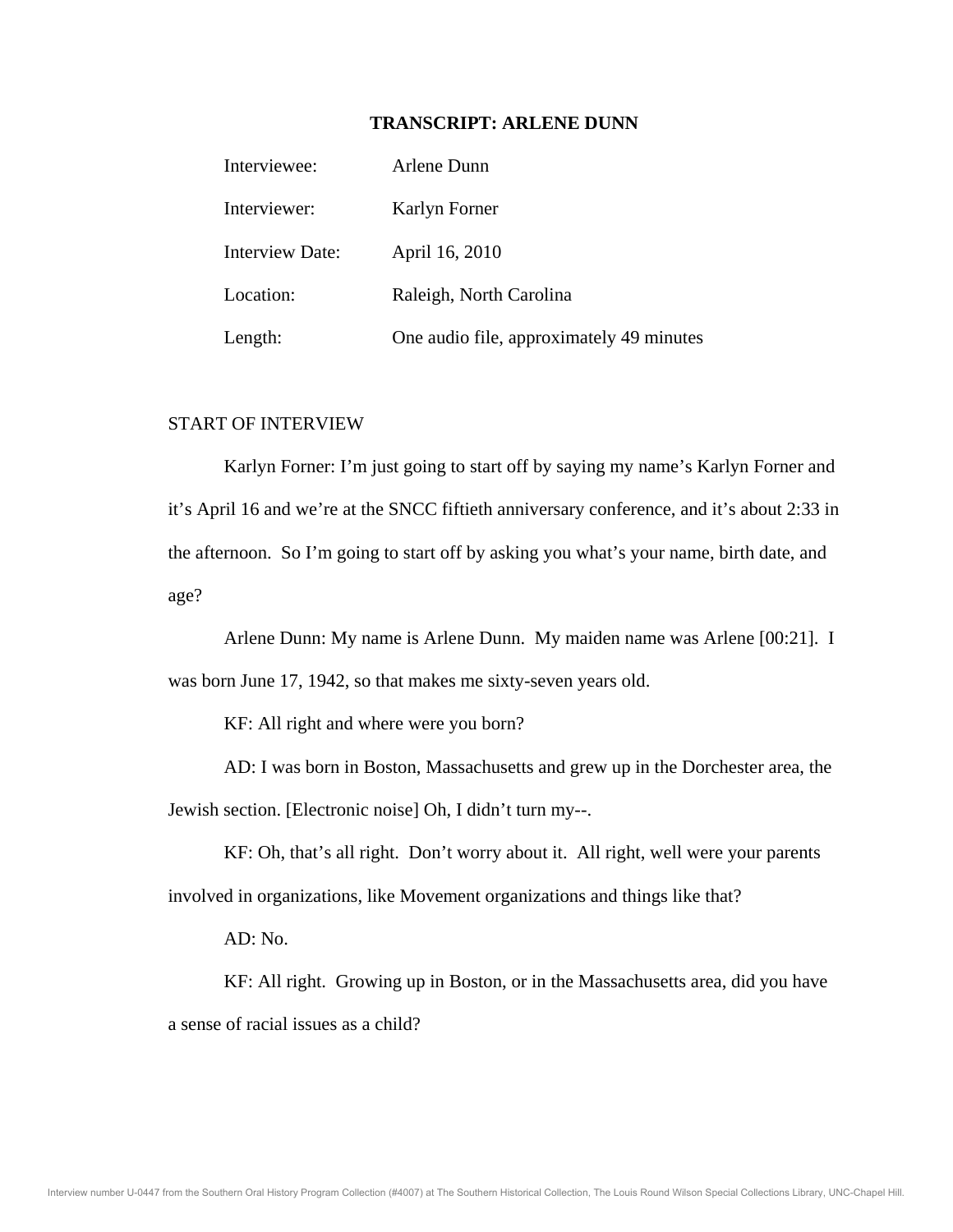AD: No, I did not. I would say, I mean part of my story is when I did become aware of race as an issue, which I guess I was a teenager--

KF: All right.

AD: --at that point, so,--

KF: And can you tell me about that?

AD: --[do you want me to talk about this?]

KF: Yeah.

 AD: So in 1957 I was a student at Girls Latin School, which was a citywide high school, so I wasn't going to a regional high school, so I was in a school that was a little diverse because people came from all over the city. I wouldn't say that there was a lot of people of color in the school, but interestingly enough we sat alphabetically, it was very- this was the '50s, after all--and I sat behind a girl who was African American. Her name was Lily White, which always gets a laugh.

KF: [Laughs]

 AD: Anyway, I truthfully did not think about race at all. It didn't even enter my consciousness much. I certainly at that time had never heard of *Brown v. Board*, I'd never heard of Emmett Till, I'd never heard of Rosa Parks, I had never heard of any of this. But I was in high school and I was a good student and I was studying hard and I came home and saw pictures on our television set--we were fortunate enough to have a TV--of the Little Rock Nine trying to integrate Central High School, and I could not believe my eyes. Except for color these boys and girls were just like me. They dressed like me, they carried their [Sound drops out from 2:55 to 2:59] and what totally freaked me out was the anger and hatred in the eyes of the parents of the white students, adults.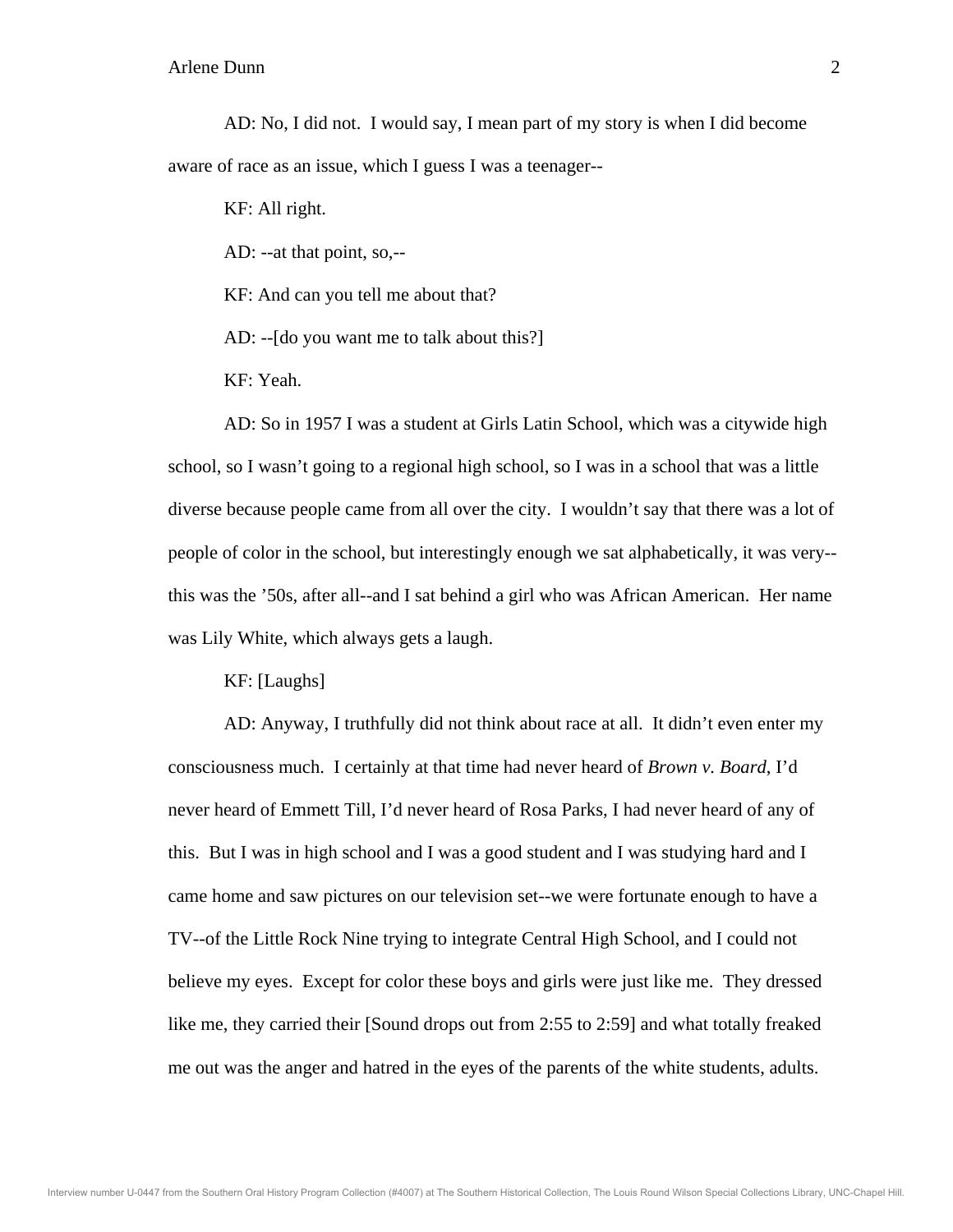They should know better. I mean I was just floored. I didn't know this existed in our country, I had no idea, and then to see the National Guard in uniform actually preventing them from entering the building. This was very disturbing to me. So that was my first really awareness of race as an issue in our country.

 KF: So from that moment how do you get involved in the Movement then? What was your path to that?

 AD: I graduated from high school in 1959, I went to Brandeis University, and my mind was thirsty for anything. I mean I was just really interested in everything that was happening. In February of 1960, I'm sure there must have been a sign in the student union or something about if you're interested in supporting the sit-ins in the South come go to this meeting. So it turns out maybe every Saturday for awhile, and I can't remember how many Saturdays we went, but every Saturday a few of us, probably two carloads, drove to Harvard Square and picketed in front of Woolworth's, sometimes in the snow, which I thought was [Laughs] somewhat of a sacrifice but hardly in comparison to what these students were doing in the South. So this was the first political demonstration, the first demonstration of any kind, I'd ever done. I do have to say though even as a youngster I was other-oriented, so I did like March of Dimes, I would collect dimes for the March of Dimes and infantile paralysis then, I did trick or treat for UNICEF, so I had a certain kind of consciousness about not being so concerned about my own self.

KF: Where do you think that came from?

 AD: You know, I don't know. I always try to tell my mother, who was very upset about my involvement in the Movement, that it must have been her that trained me in all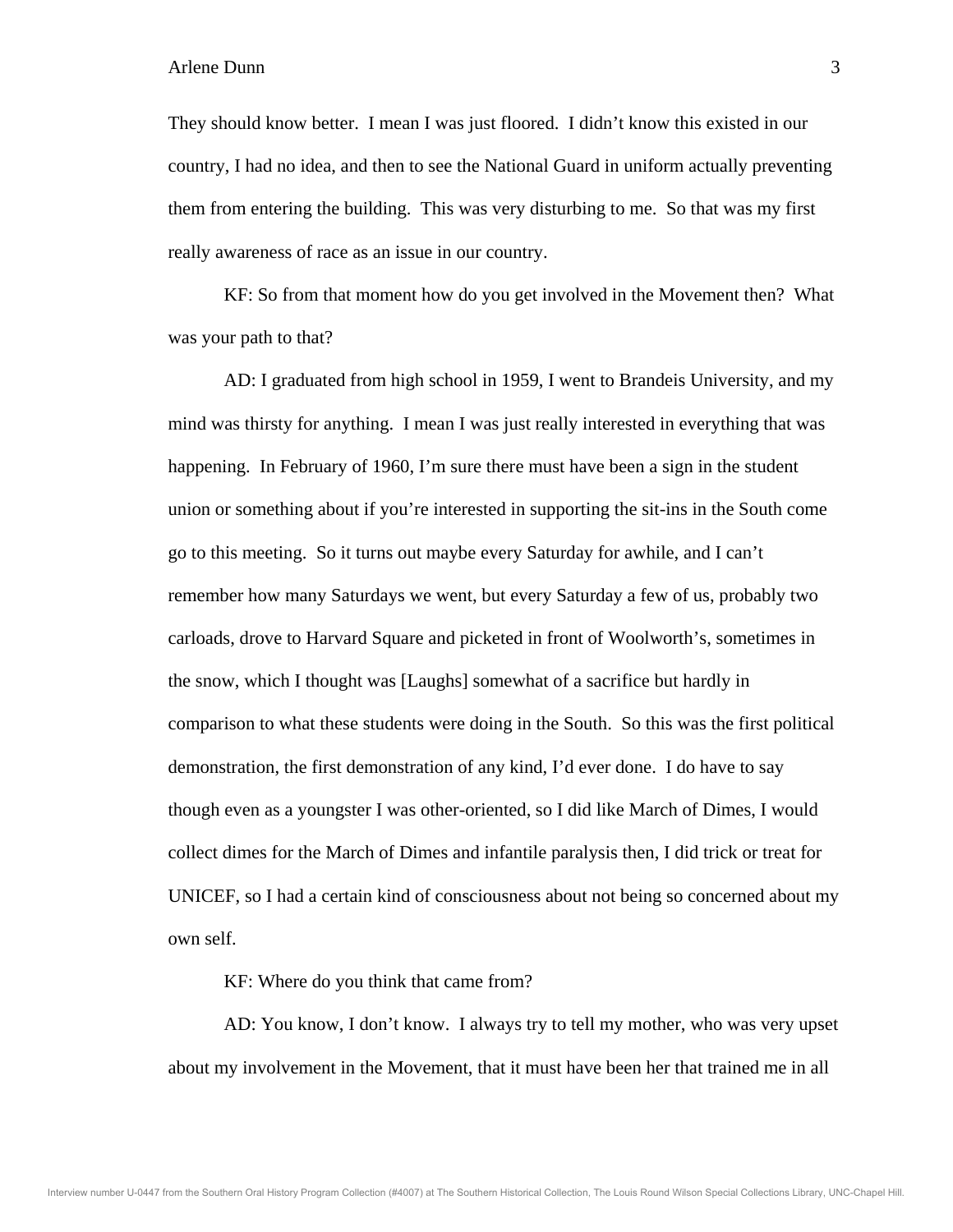of this. [Laughs] She always talked to me about treating people fairly and doing the right thing and that kind of stuff, but the truth of the matter is that I have a brother and sister and neither one of them did anything like what I did, but I was probably a bit of a rebel from the beginning and kind of outside the mold, if you will. I did go to Girls Latin School, I was intent on going to college even when I was in sixth grade, fifth and sixth grade, that was a real dream of mine, and my mother was really encouraging of that. She had wanted to go to college but was prevented because of the Depression from being able to fulfill her dream so she kind of instilled that in me. But even at Girls Latin School, my senior year was the first time that physics was taught in our school and that was because I and a few other of the math wizzes in the school started petitioning the school to offer physics, that here we were in Sputnik era and we should be studying physics. It hurt me a little that MIT was still all men then and I found it kind of curious that here we were in this Sputnik thing and people weren't trying to get me to go into math and engineering, because I was such a math person, but that was then. [Laughs]

KF: Where did you go from protesting in Harvard Square?

 AD: I participated in a couple of other protests. The first time I ever did a march on Washington was in 1961 for a protest against nuclear testing in the atmosphere, and we did this silent march. It was eight thousand people. We thought it was a humongous number of people. Then in my senior year I met Chuck McDew, who was then chairman of SNCC, or was soon to be chairman of SNCC. I can't remember the years he was actually chairman. He spent a year at Brandeis and I met him and became good friends with him and learned a lot about what SNCC was doing and found it interesting, but I still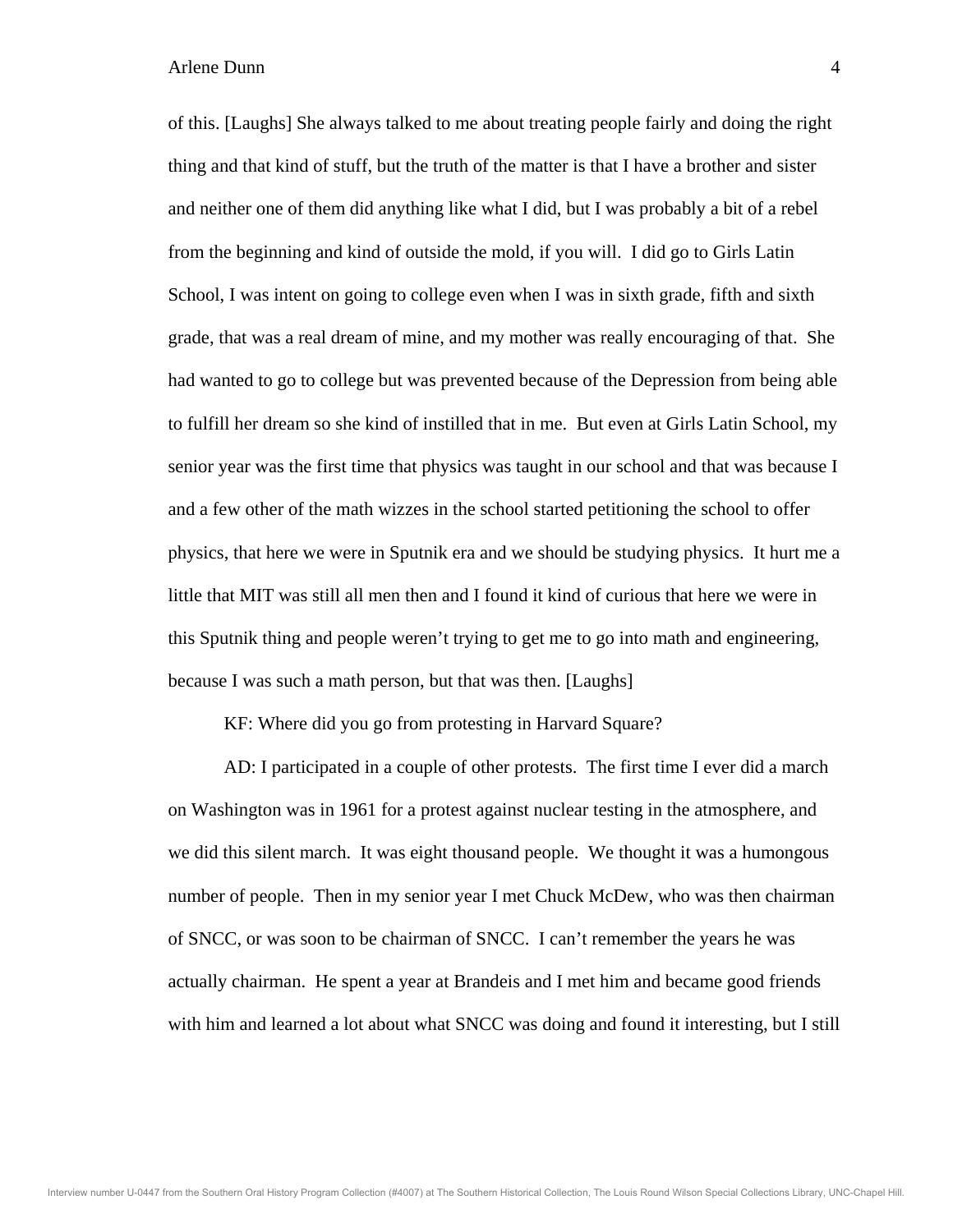wasn't on a path to go to work with SNCC. I was on a path to graduate and to find a job and fulfill that part of my life.

 As it turns out I ended up moving to New York when I finished school and it turns out Chuck was also living in New York at that time so we continued our friendship there and as a result I met people in the New York SNCC office, which had quite a substantial operation there and provided a lot of support, financial and otherwise, to SNCC. So I started volunteering in the evenings and found that this was very fulfilling. I met a lot of people that I liked and that I agreed with politically and socially. I mean we got along socially as well so we worked hard in the office and we played hard. We did a lot of good things. The head of the SNCC office in New York, Julie Prettyman, her name was then, it's now Poussaint, she in a breakout session this week made mention of how the New York office provided an R&R haven for the workers, so as a result I got to meet a lot of folk who were working in the trenches and this, I think, really started to inspire me to think about doing more than just volunteering in the office. But I was just out of school, I'd finally gotten a job, and I was pretty settled.

 So work started to build for the '64 summer project and the New York office was very busy raising money and raising other resources to support the summer project, so we were very, very busy. We were either stuffing envelopes inviting people to some event or just asking them to send money, or we were opening envelopes with the money they sent in, and it was really encouraging to see all this activity. Then in June when Chaney, Goodman, and Schwerner came up missing this was just a devastating blow to everybody. The New York office bought a full page ad in the *New York Times* looking for more support in response to this and how we needed better cars, stronger cars, just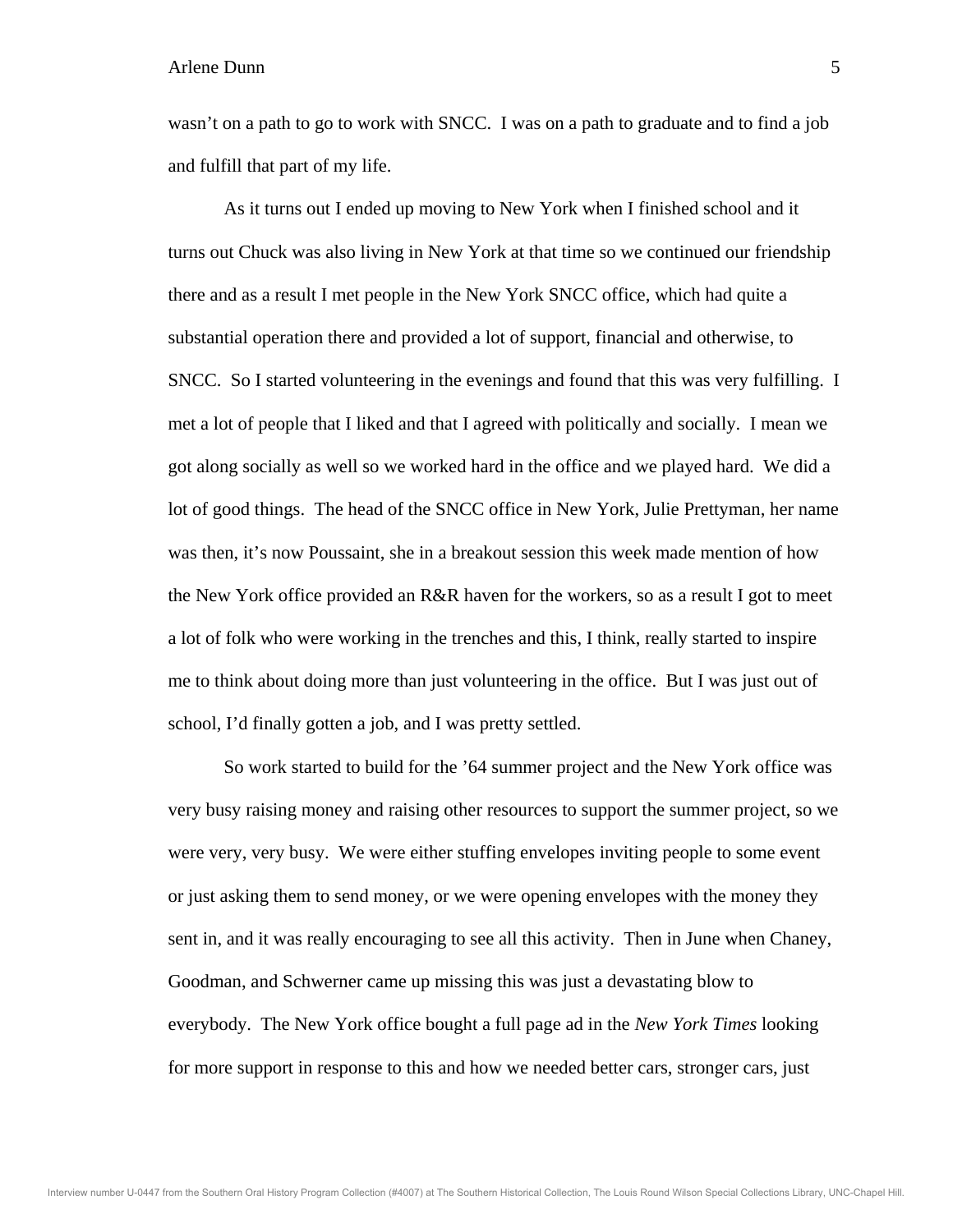more resources to help with security, and we were overwhelmed with the response. It was incredible. So we were there many, many hours opening envelopes and sorting checks and money and other things.

We got our share of hate mail as well, and one night I opened a piece of hate mail that actually had a piece of feces in the envelope and I was just shocked. I thought how much hate you have to have to actually put your finger on this [Laughs] and do this, and I said to myself, I can't let these people scare me off and make me feel like I should be afraid. Now of course I had not gone through the training. I talked to Julie, again the director of the SNCC office in New York, and asked her do you think even without the training there might be a spot for me. Well, and it wasn't just one conversation; it was probably many conversations. [Laughs] And she was like a mother to us even though she's not that much older than us. So she came back and said if you go to Atlanta they might be able to find a spot for you. That's where the main office was. So, I quit my job at a moment's notice, I broke a lease. I don't know what I did with my stuff, maybe I packed some stuff up and sent it to my mother, maybe I just gave it all to Goodwill, I don't really know, I don't remember, but I took a suitcase, maybe two, got on a bus and went to Atlanta. I hung around there and helped out with whatever. There was plenty to do in the Atlanta office and I was helping out as much as I could even though they didn't know who I was. [Laughs]

 Within about a week or ten days they said, okay, we have an opening in Arkansas if you'd like to go to Pine Bluff, Arkansas, so I said, sure. So I got on another bus and I went to Pine Bluff, Arkansas. This was a small project, maybe a dozen people there, and I think partly because I hadn't really gone through the training and also partly because I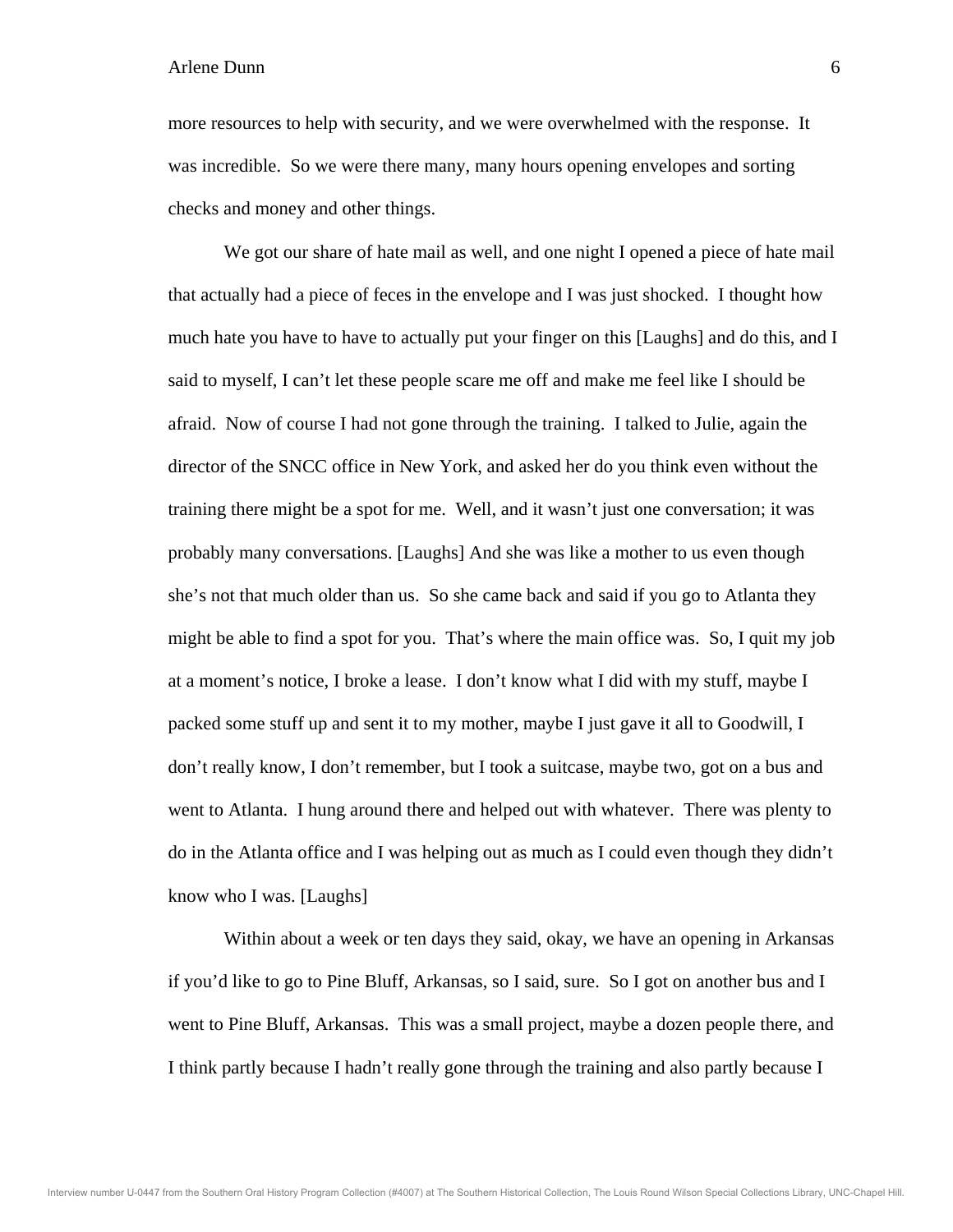was pretty good at office organizing, I was a good organizer and that kind of stuff, so I was primarily responsible for keeping things together in the office. I did a lot of typing and I did a lot of the mimeographing and writing notes and newsletters and this kind of stuff. I did however have the opportunity occasionally to do a little canvassing and also to participate in an occasional demonstration. We did some demonstrations; one I think was about retail, and I can't remember what it was about, but whatever. I remember taking part in a--. I remember meeting a very handsome young man, African American, who was a lawyer and I was just really impressed that there were professional blacks in Pine Bluff. But at the same time I also had an opportunity to do a little canvassing, voter registration, and other kinds of organizing, grassroots organizing, canvassing with some people, and I remember being taken somewhat aback at the level of poverty that people were living in. I don't think I'd ever witnessed this kind of poverty in my life. I thought we were relatively poor but in comparison we were, you know, streets of honey. [Laughs] Nonetheless their homes were always very clean and orderly. I remember one house had two pictures on the wall, one of John F. Kennedy and the other of Martin Luther King, and I thought, [oh,] so I took note of that and remember it to this day.

 In about six months the Arkansas Project decided to open a state office and to expand some of its other activities in addition to Pine Bluff so we opened an office in Little Rock. The Pine Bluff office was essentially the state office until then. We opened an office in Little Rock and expanded some activities and we had some activities in West Helena and West Memphis and a couple of other places. Again my job now it was even more administration because there was more projects to keep track of, but I was content to do that and felt like it was a good spot for me.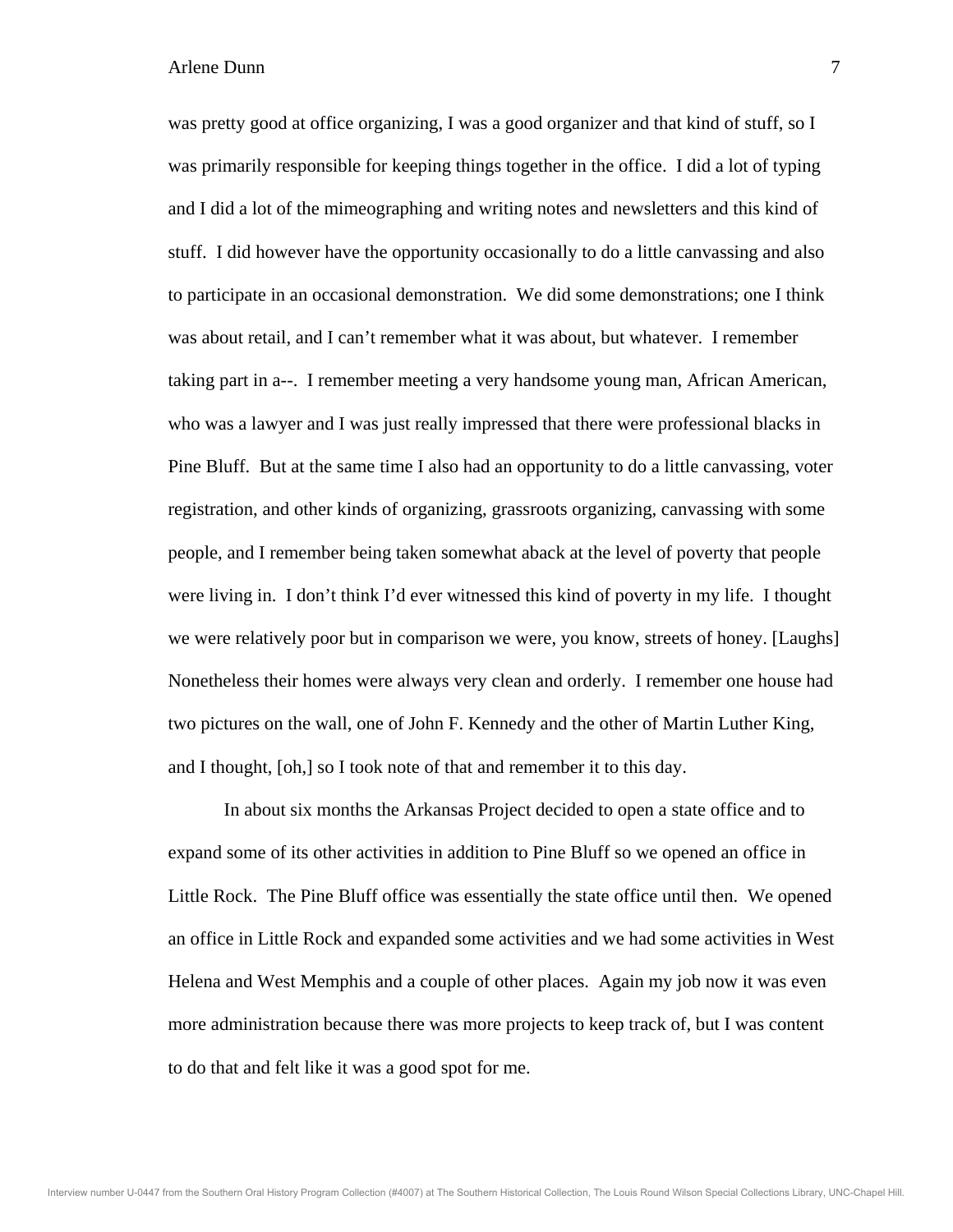Now in 1964 the Civil Rights Bill, or the Public Accommodations Bill, was passed and that went into effect on January 1, 1965, and on January 1, 1965, or probably starting in December, lots of restaurants put up signs and suddenly became private clubs. That was their way of getting around the new law. Well, we kind of thought about that and wondered what we might be able to do about that but then we got wind of the fact that the cafeteria in the basement of the capitol building was now a private club, and we thought, huh, the most public building in the state of Arkansas, that's owned by the public, is going to have a private club in the basement of the cafeteria? So we put a plan into motion. Nancy Stoller, who was another white woman in the project, and me, went to eat there two or three times, maybe even four times. There was a guard at the post. He never questioned our going in. We made it our business to engage him in conversations so he would be sure to remember us and we went in and ate. We actually ate. We came back with about--. I think the first day we went was with about fifteen people but the numbers don't really matter.

 So like many capitol buildings the basement is this very large open rotunda with a lot of marble and marble stairs and marble floors and this kind of stuff. Then there was this quite narrow hallway to enter the cafeteria. It was maybe fifteen feet wide by maybe twenty, twenty-five feet long. So we were walking down the rotunda and then we turned the corner to go in, and of course Nancy and I were in the front so that the guard would recognize us, and the guard stood up immediately and said, "You can't eat here. I'm sorry, you can't get in. This is a private club." So Nancy and I talked to him and said, "Well we just ate here yesterday. Don't you remember us?" He was of course very flustered and he was an old guy and probably a retired cop. I don't know what he was,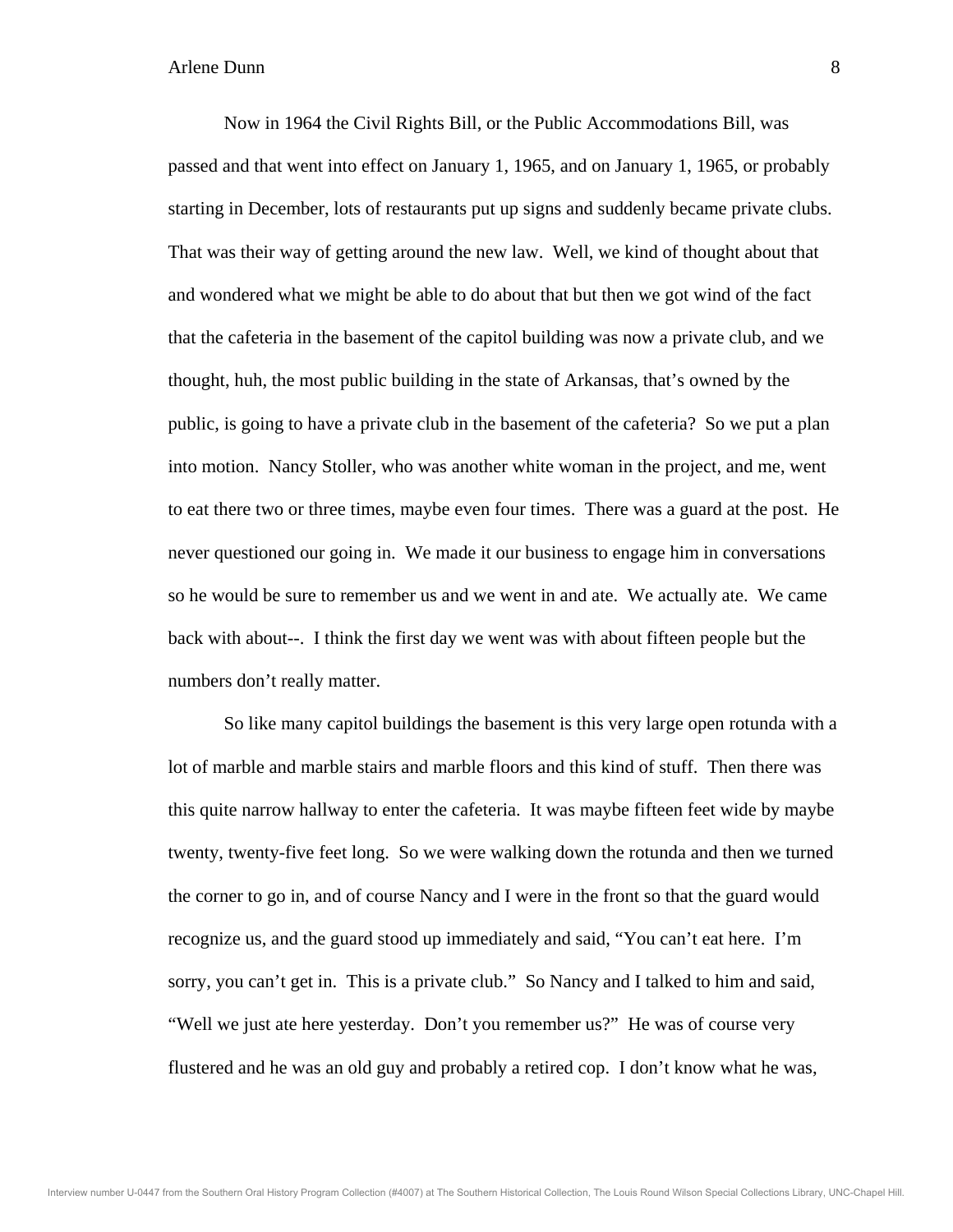but he was not with it and he was quite flustered by this whole situation. He just kept repeating himself: "I'm sorry, you can't eat here. It's a private club." Finally the manager came out and started to try to reason with us, and then I actually was just reminded because I just read a piece that I wrote [Laughs] way back in 1965 that reminded me that the secretary of state actually came down to talk to us, and he's trying to tell us that they don't really own this cafeteria, that there's some company that's leasing this piece of property and that we should talk to them. It was crazy. [Laughs] What are you talking about? This is a public building. He's trying to reason with us and just try to get us to leave the corridor.

 In the meantime we came at about 11:30 and now people are starting to come down really wanting to eat, and some people, the first few people, that came down started to pull out their driver's license or their business card or something and say, "I'm a member, I'm a member," [Laughs] and they let a few people in. But then they just stopped the whole thing because it was clear that we were not going to leave. They thought that we would just turn around and leave, and we did not.

 Then they closed the doors to the cafeteria, which were glass doors, so we could see through what was happening in there. As the secretary of state and the manager, they're all trying to talk us out of just walking--they're trying to push us back a little bit and we're just not going anywhere--we see a line of Arkansas state police behind the doors, so I think many of us thought, well okay, the next step is we'll be arrested and we're all expecting to be arrested. This is what we were expecting to happen, but instead what happened is that they came out and they started pushing and shoving us out of the corridor, shoving us to the floor, beating us with billy clubs, really being pretty brutal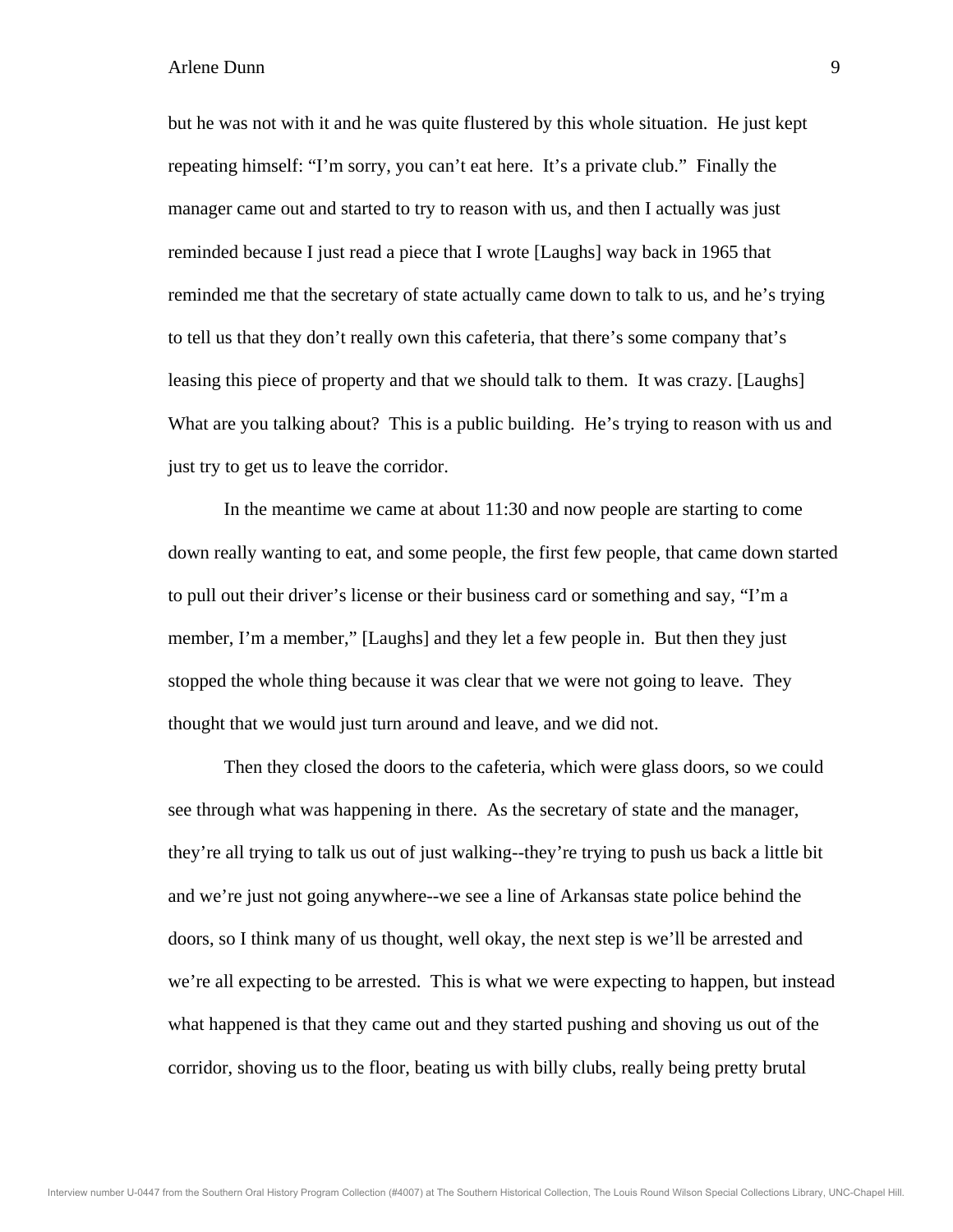with us, but mostly they were just trying to get us out, and they kept pushing us all the way down this marble floor down to the marble staircase to leave the building. When we got that far we did leave, so we left. Some people were hurt enough to have to go to the hospital but I don't think anybody was hurt really dangerously.

 We went back to the SNCC office and we tried to regroup and we said what are we going to do? We thought we were going to get arrested and they didn't arrest us. They said, well, I guess we just have to go back tomorrow. So we went back the next day, I think with more people, maybe twenty, twenty-five people, and essentially the same thing happened, although we didn't go through--. I don't think we went through the reasoning part. [Laughs] They skipped that part, or they probably did come out again though, briefly, to say look, you really can't come in here, you know you can't come in here, so try and be reasonable and leave, and we said, we're just not. [Laughs] They did the same thing, and on the third day they were even more prepared. They had tear gas canisters with them, and if you've never experienced tear gas, especially in a confined area like that, this is pretty amazing, and I tell people this is kind of like taking a whole double packet of hot mustard in a Chinese restaurant and just swallowing it, and it's like your whole sinus is exploding and the tears are flowing and it's really painful and very uncomfortable.

 Now my memory is a little faulty here and I can't remember if we actually went back the next day or they closed the cafeteria the next day. I know they closed--. By the end of the week they closed the cafeteria. They would rather close the cafeteria than serve people of color; that was the message there. So we decided to sue the state and said you can't close this cafeteria and you can't deny people to eat in this cafeteria, and the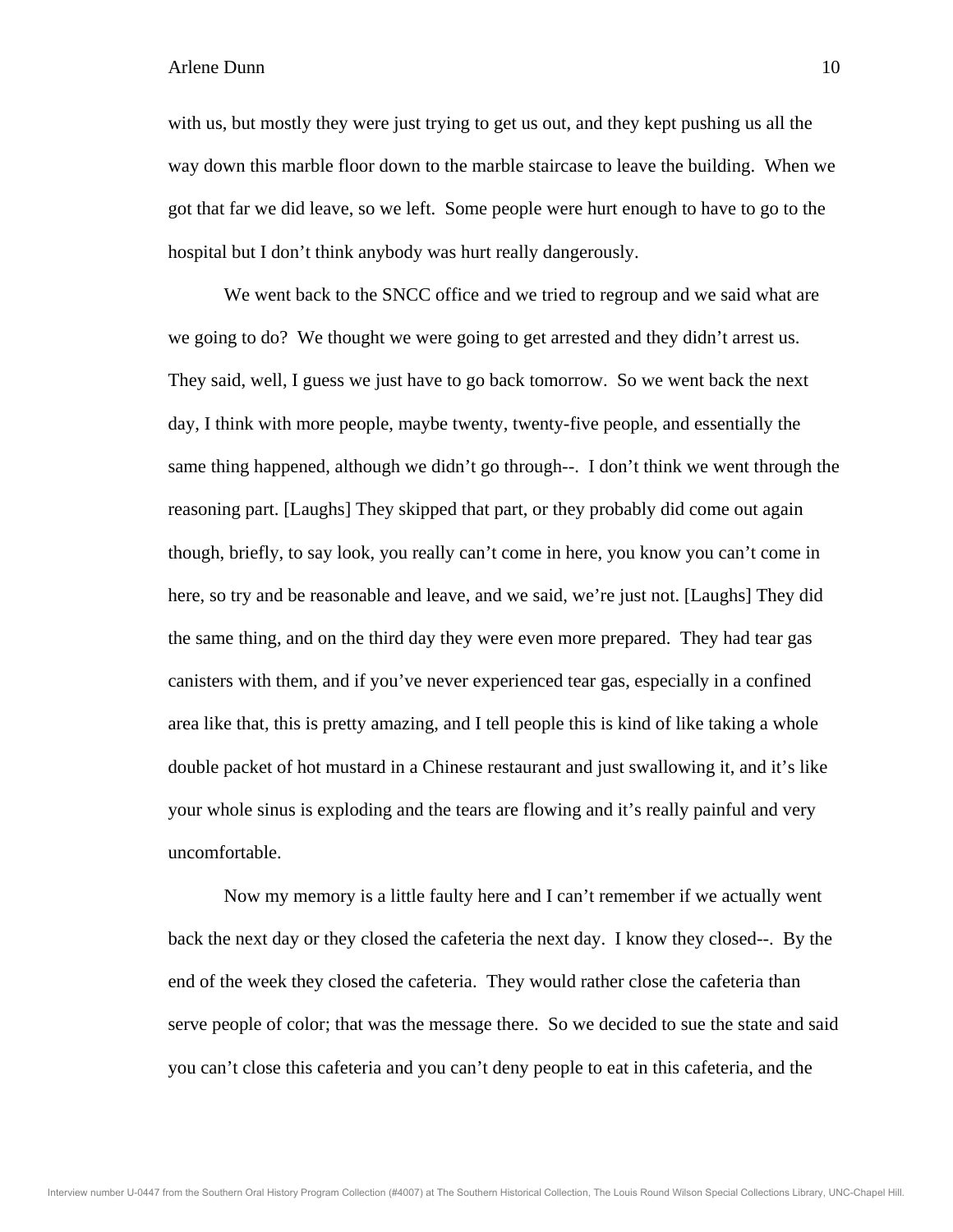NAACP Legal Defense Fund wrote the suit and defended--not defended but prosecuted the case for us. Both Nancy and I testified that we had gone in and eaten without ever being challenged. We got accused of being--. The defense attorney wanted to be sure he knew where we were from to prove that we were outside agitators. They didn't quite realize that Nancy was from Virginia and she pulled out her quite Southern accent to say where she was from [Laughs] and that kind of threw them a little bit.

 Eventually the cafeteria was opened again, and just as a little side note, in 1979 I was working for a little regional airline in Fayetteville, Arkansas and I needed to go to talk to the director of economic development for the state to talk to him about how our airline was going to really be good for the economic development of Arkansas. We met for a little while and he says, "Why don't we go have some lunch?" and we went over to the cafeteria in the basement of the capitol building, [Laughs] which was fully integrated. The tables were integrated, so by 1979 black people and white people were eating at the same table and talking to each other.

KF: Did you mention to him that you had been there before? [Laughs]

 AD: You know, I didn't, and I'm really sorry I didn't. That's one regret I have, to not mention that, but anyway.

KF: [Laughs] That's a great story. How long were doing that in Little Rock?

 AD: Okay, so I ended up staying until the fall of 1965, so I was there about fifteen months or so, fifteen or sixteen months. I do want to tell one little story about what contributed to my leaving. I mean maybe I was probably ready to go, I was burned out or whatever it was, but in addition to that there was now the Black Power movement getting established, there was a lot of talk about SNCC wanting to be a black organization, and I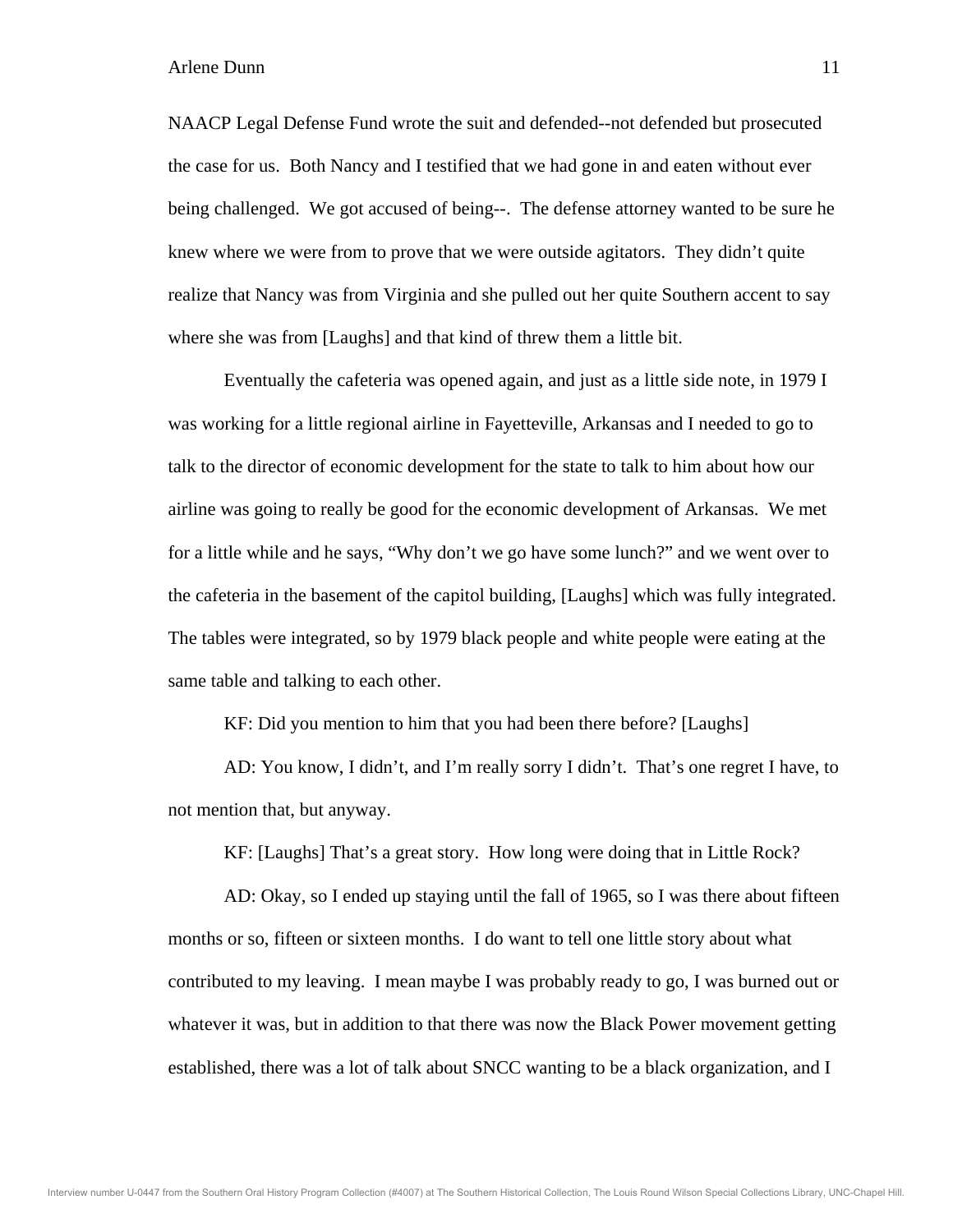don't think at that point people were saying that whites should not be involved but that whites needed to take a back seat, if you will. But I was at a national SNCC meeting and a young girl from Mississippi, she was probably maybe seventeen, eighteen, nineteen years old, African American girl, she stood up in front of all these people--I mean there was lots of people--and she had no fear, it was really quite wonderful, and she said, "I want to be a part of this movement. I want to be able to come in and type the newsletter and run the mimeograph machine and do the jobs to help the Movement." And she said, "I know I probably can't type as fast as you white girls from the North but I want to do it anyway." Well, this really touched me. I thought why should I be taking a spot from someone like this, a local person who wants to be involved in helping her own life?

 So I did leave. I went back to Boston where my roots were because I had no money, so my mom said I could come live with her for awhile. [Laughs] She thought I was going to live with her for longer, but anyway I landed a good job and I got an apartment and after I was settled for a little while I started volunteering, which as I said I can't seem to stop myself, [Laughs] and I love to do it. But I was tutoring. I mean I'm a math person as I said and I was tutoring kids in math at the local settlement house and the head of that settlement house was Mel King, who was quite influ--. Well he became even more influential in the Boston area, African American person, and he introduced me to a small group of other white people who had worked in the South who were working with a group called PAR, People Against Racism, trying to develop programs in the white community about teaching people about race, institutional racism, how racism affects everybody in this country, not just the African Americans.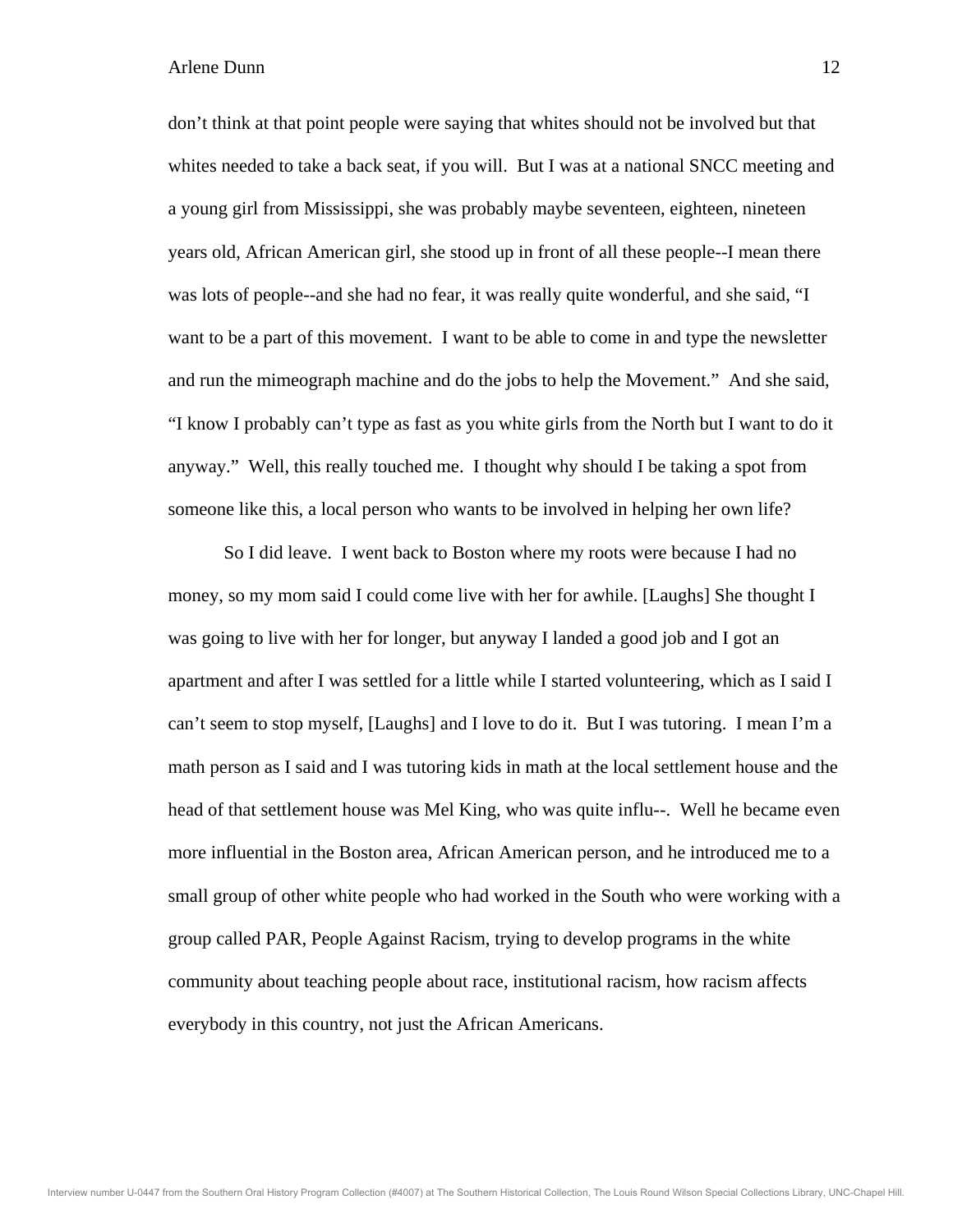So this was good. We weren't doing a lot except developing a lot of written pieces. We were studying, writing and making some presentations to students and churches, people who were receptive to hearing our message. Then when Martin Luther King was assassinated the white community in Boston really didn't know how to respond. Harvard students came to us and asked us if we could help them do a student strike and conduct a bit of a freedom school for students, and we had the materials, I mean we'd been developing these materials. We also led a march downtown. I think my picture was in the paper, which [Laughs] I didn't know what my mother thought about that, but that was common as opposed to having been in the South where--. She was afraid for my life, which I think is probably a reasonable fear that she had. Within about a week or two weeks of that event we got a call from Detroit PAR. Detroit PAR was a much larger group, they had like forty or fifty people, and it turns out that there was another group in Philadelphia, People for Human Rights, that was like fifteen or twenty or people, and there may have been a few other small groups, and there was a call to come to Detroit to talk about forming a national organization. So I went and we agreed to do it and some question came up as to who was going to run the office and I said, "If you don't have somebody in Detroit, I'm willing," and went home, quit my job again at a moment's notice, probably broke another lease. I did have a friend in Boston where I could store all my stuff. [Laughs]

KF: Well that's good this time. [Laughs]

 AD: This time, because I at this point had some stuff that was probably worth keeping. This was someone actually that I had met through the Movement when I was in New York and she lived in New Jersey then when I was in Boston, but that's another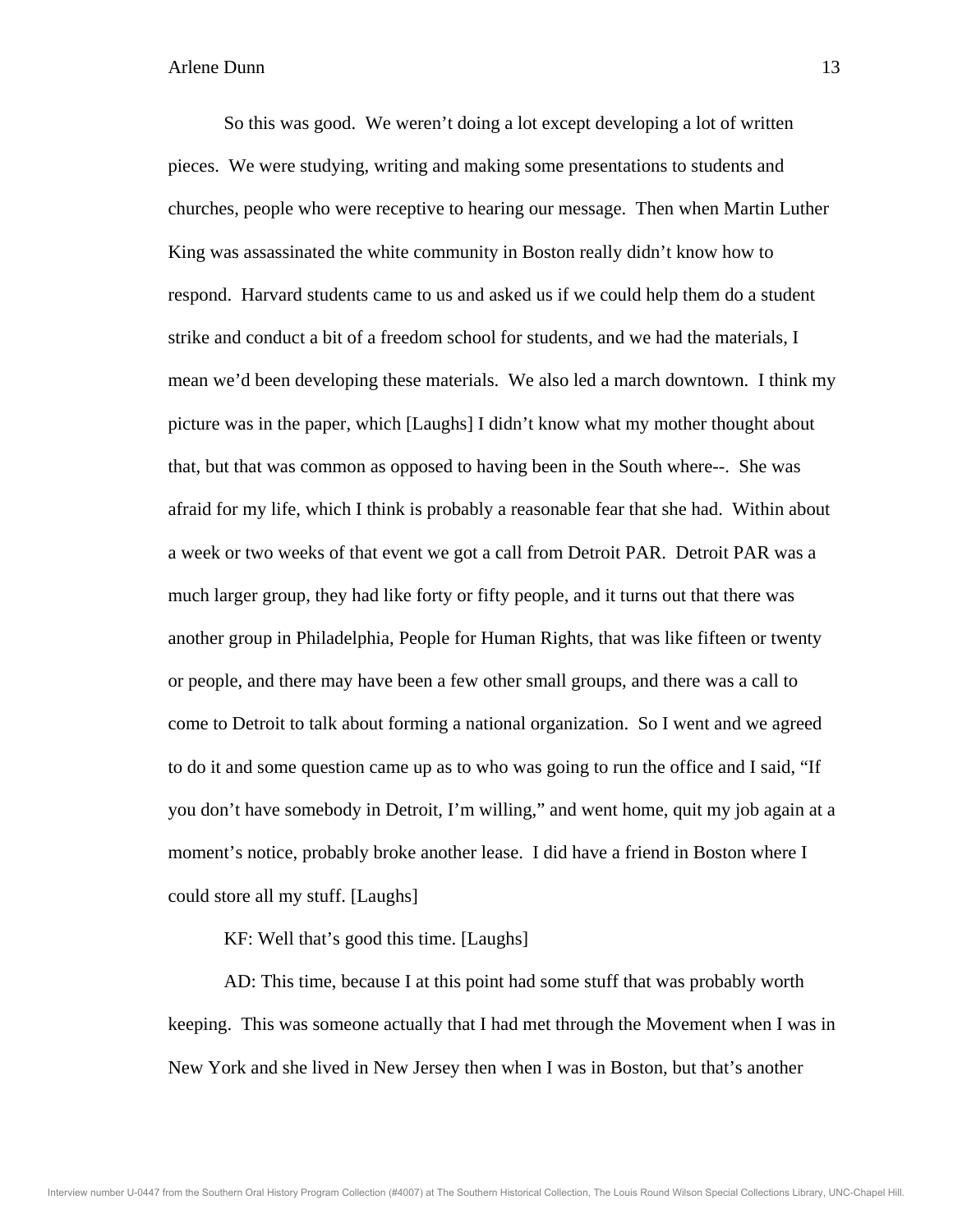story. So I left, I went to Detroit, found myself a little basement apartment and was back living on subsistence wages, sold my--. I had just bought a new car, sold it and bought a junker and drove to Detroit. I stayed involved with PAR for another almost two years. I met my husband there. We're still married after forty lovely years.

KF: Congratulations.

 AD: Thank you. A lot was happening at that point, the way the Movement was--. There were a lot of strains on the Movement, externally, internally, and once the Public Accommodations Bill was passed and the Voting Rights Bill was passed explaining racism became more difficult. We all understood that it was still there, and I still believe that it is right now and I think it's very insidious, what is happening, but it's not the easiest thing to communicate other than--. Not that I encourage anybody to get hosed or have dogs at them but that was pretty blatant. You don't see this sort of blatant activity, even in the '70s.

 KF: What kind of organizing did you do with PAR, and were people receptive to that?

 AD: Well, yeah. I mean we--. Well first of all we also--. And SNCC also had come out against the war and we were also against the war, so part of what we were doing was working with young people, which is where I met my husband who was organizing youth, people, some quite a bit older than him, but that's okay. So one of the things we were doing was trying to educate, for example, the youth--. The people who were against the war, we were working to educate them about the role that race played in the war in many ways, not just that there were people of color that we were fighting over there, but most of the troops were people of color, and that kind of thing. So we were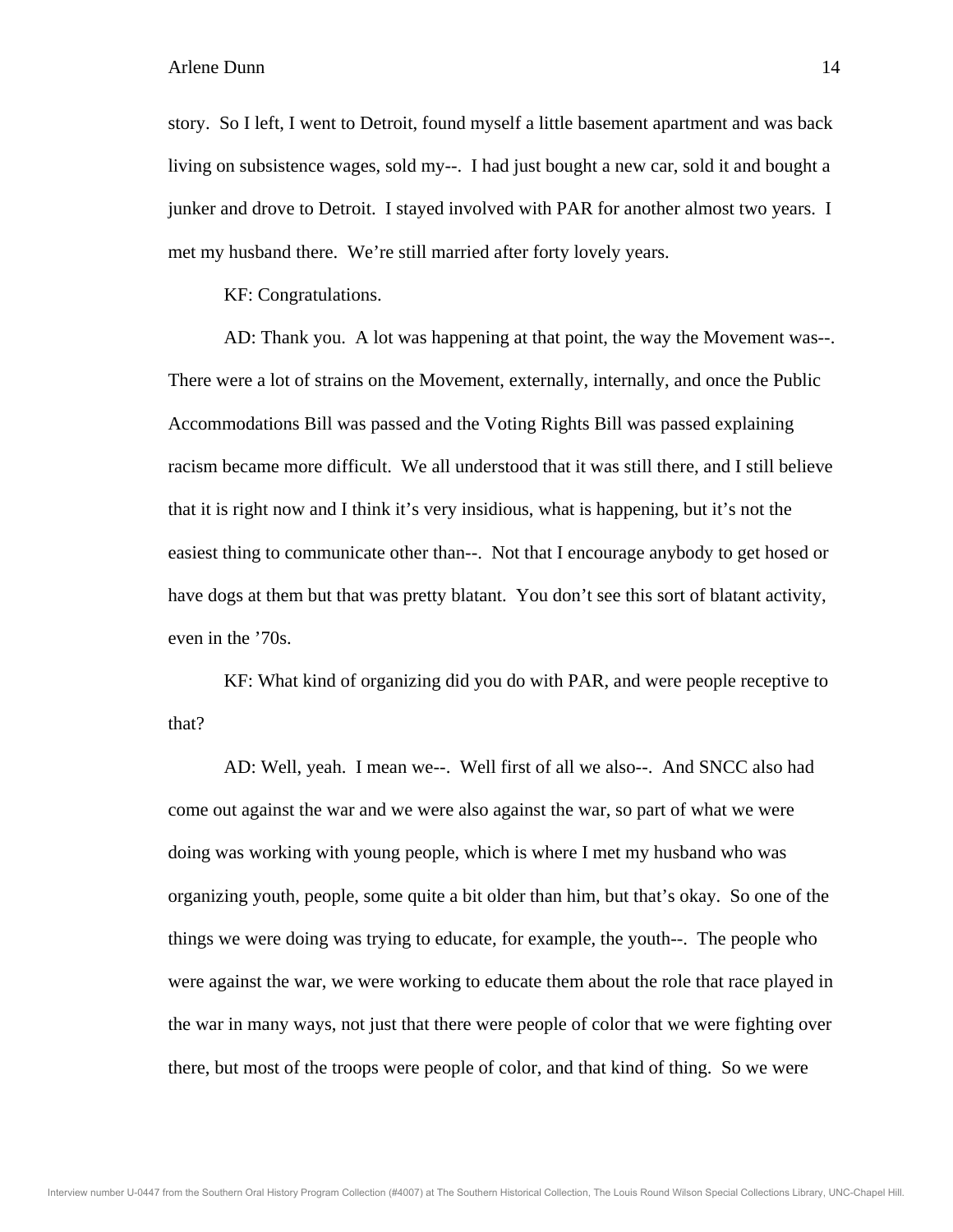trying to--and don't get me on the military industrial complex, and all that kind of stuff. But I will tell you about one--. We worked a lot with church groups, and again this was combined with--. The Youth for Peace, Freedom, and Justice is what that group was called, and they called themselves [34:32 "yipfugs"], and by the way that was before Abbie Hoffman ever said the word, "yippie." [Laughs] But, whatever.

KF: [Laughs]

 AD: The Methodist Church in some town, I forget which one it was, asked us--. Or maybe it was a few churches because they asked us to run a retreat for this Methodist youth group and try to educate them about race and how it affects them and how if affects people, and what we did, we divided--. It was maybe two hundred people so we divided them into groups and we gave each group a color and we predetermined which group was going to be the ones that we were going to discriminate against and we set them up constantly. We told them different times for the meetings; they came late. They didn't have resources; they didn't have pencils and paper; all kinds of things. I can't remember all the details that we did but I do remember that the other groups did not find it difficult to jeer at them when they were not acting according to the plan, so we were just amazed at how they were just falling in our trap. [Laughs] The debriefing session on Sunday morning, or Sunday afternoon, whatever it was, was really heart wrenching. There were a lot of tears shed by the kids and even by us, the facilitators. So that was some of the stuff we did, and it was pretty powerful.

 KF: Were your SNCC colleagues in PAR with you, people you had worked with in SNCC? Was there overlap?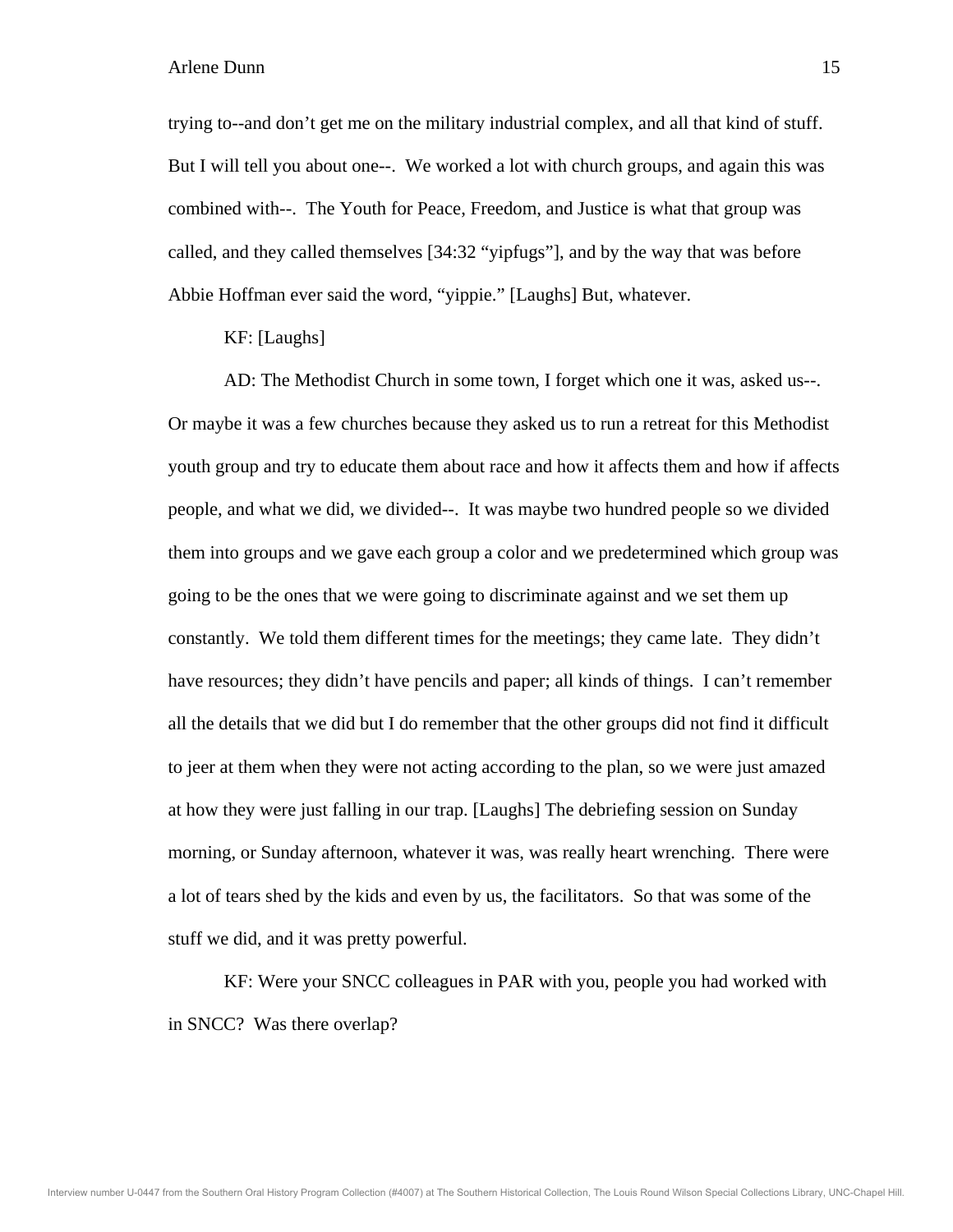AD: No, not any of the people that I had personally worked with, but there were people who had worked for SNCC, I just hadn't met them, and some of them had worked for other organizations, but this was a whole new cadre of people that I met, which was great.

 KF: Yeah. You mentioned burnout at one point. How did you sustain yourself through all of this, so many years of organizing and working?

 AD: Well, one of the things we did was we played hard too, and I probably--. [Laughs] I'm guessing that I probably put my colleagues in danger. In Pine Bluff I dated a local African American student from Arkansas AM&N college and he was a rich kid from Little Rock, so he had a motorcycle and I would ride on the back of his motorcycle in broad daylight, which was probably very bad, [Laughs] very risky behavior. But I did, I mean we had outlets like this. We had fun. We sang a lot of songs and that always lifted our spirits, to sing freedom songs. I remember also we did a lot of potlucks in the community so I got to taste a lot of soul food that I'd never been introduced to. That was pretty interesting. There was an occasional time when we went to the local Elks Club. Now the local Elks Club was where bands would come in and play and we saw people who are really heavy stars right now. I think B.B. King came through and Bobby "Blue" Bland. I always found this really interesting. You go to this club, you bring your own liquor--they don't have liquor licenses--you bring your own liquor and you buy setups from them. So they bring out soda and tonic and whatever, ginger ale, Coke, lemons and limes, you pay for that, then the music came and we danced, and this community--. I mean I was probably the only white person or one of two or three white people in the room and this community accepted me warmly. I don't think they laughed at me when I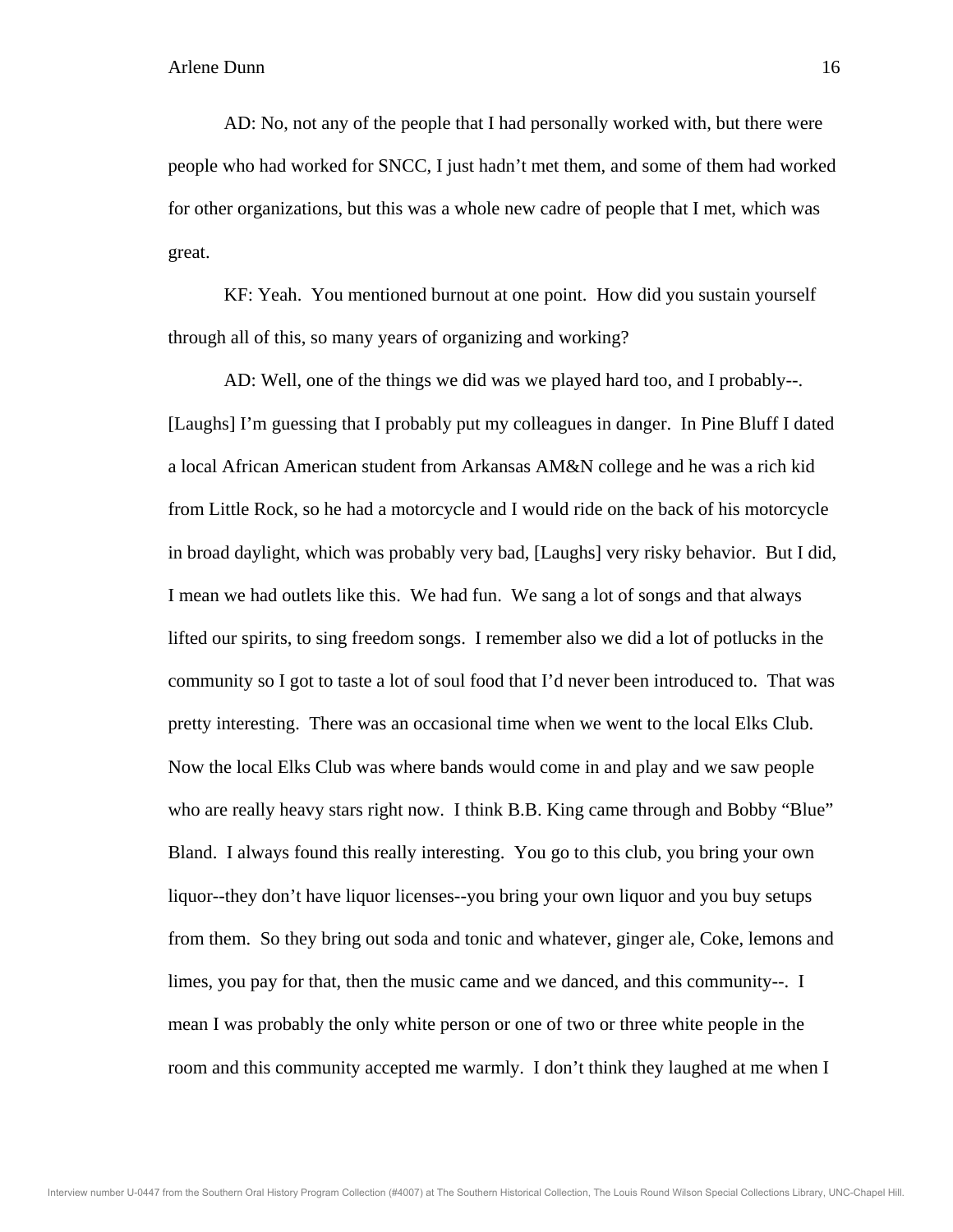danced, [Laughs] and I love to dance. So I think there were ways to relieve tension. We also occasionally went north and took a break and a lot of times we would do fundraising, but you got to see family again and that kind of stuff.

 But I didn't feel like I was at the end of my rope. I do think--. I have to say, Arkansas was not Mississippi. There was a big difference. Mississippi and Alabama, people were getting killed there, and a lot of people were getting beat up really badly and many people were killed, and that was not happening in Arkansas to that extent. There was definitely harassment, definitely we did get beat up by the cops when we did that demonstration, and there were other occasions when there was serious injury, but this wasn't Mississippi so we didn't have that kind of pall on us.

 KF: Did you ever see yourself--? Did you ever leave the Movement, or did the rest of your life kind of reflect all of what you had done?

 AD: Well I have to say that I did leave the Movement to some degree. It never left me. This period of my life was life-transforming. There's just no other way to describe it and I feel all of that today. There were times when I was not involved with anything and just working and doing whatever else I was doing, but frequently I would find myself back doing something, and I'd say over the last ten years I've gotten back more involved. I'm involved with a group called the Race Relations Council of Northwest Indiana. But I want to say one thing about this too. Some of the work that we're doing in our study circles, and there's a group in Connecticut now called Everyday Democracy that used to be the Study Circle Resource Center, and I went to a conference of theirs once, a national conference, several years back and I explained to them something, and I don't think even they got it and these people are the ones [42:10]. But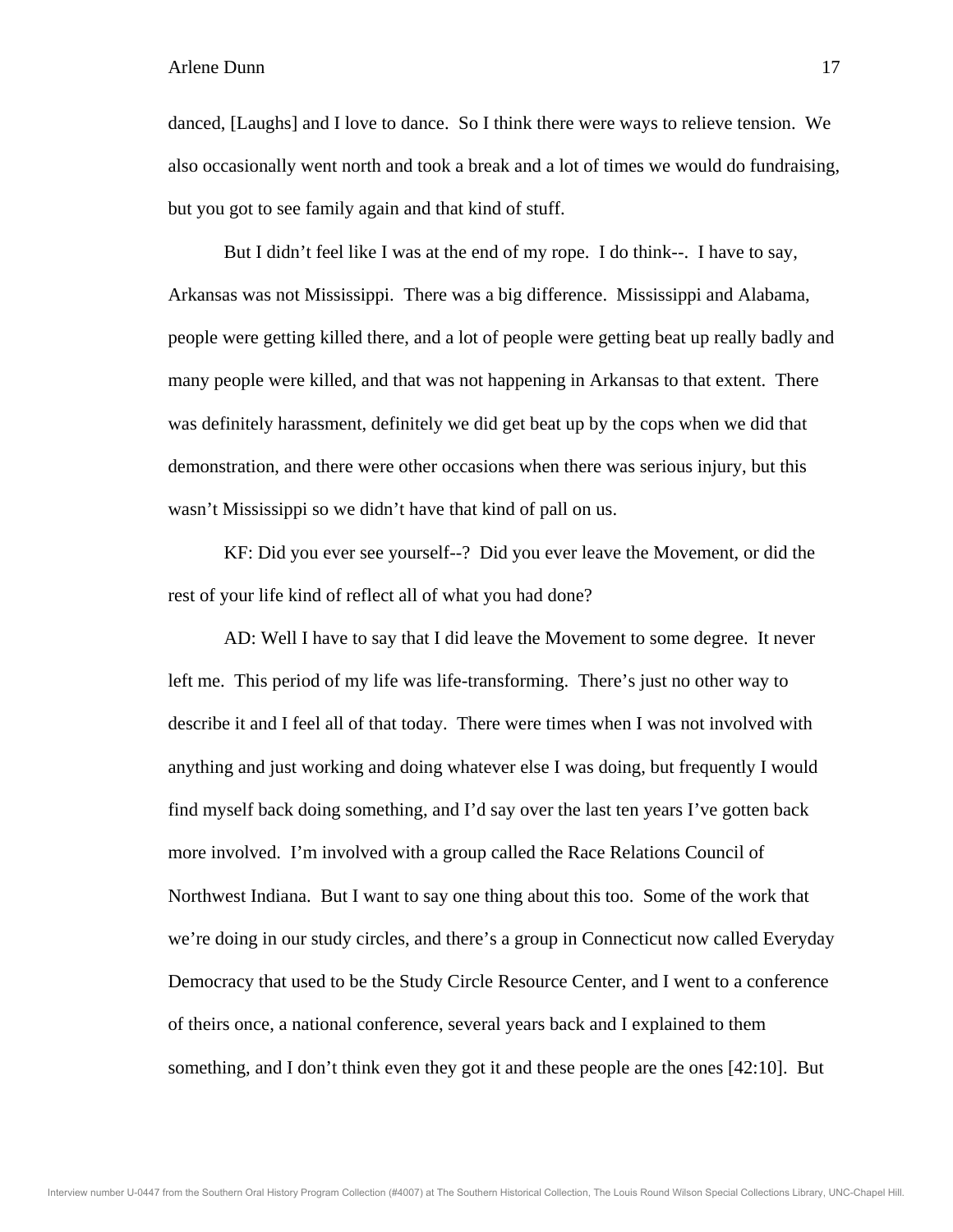one of the ways that I understand how racism works is that no matter how involved I am, no matter committed I am, and I have risked my life and everything, all that, in a moment's notice I can say I don't want to do that anymore and take a step back, and I've just blended into the rest of society and nobody knows anything about what I am. I think that's really profound. I can't wear a sign that says, [Laughs] you know, "I believe in civil rights" or "I believe in social justice." You just don't do that. People of color carry this around with them, whether they like it or not, and I don't know if a lot of people understand that, that feeling. White privilege, it's a concept. And the other thing that's interesting, somebody, I can't remember his name now, said being white in America is not having to think about it, which I think is really true. We're trying to get people to think about it. We're still working on it.

KF: Yeah. It seems like we could use some of your PAR organizing now.

 AD: Yeah, well and the Race Relations Council of Northwest Indiana, my job really is communicating with white people. I don't need to communicate with black people, African Americans. So I'm still doing it. [Laughs] PAR doesn't--and we could probably use something like that.

 KF: So when you mentioned that the Movement really transformed your life, could you talk about in what ways that did? Are there specific things that the Movement really changed?

 AD: I would say--. I said this once in a group setting that freaked some people out, but most of the time I'm not proud to be an American. I'm definitely not proud of my history, and I was once. I mean I thought America was the greatest country in the world and that our history was the history that any country would want to have, and I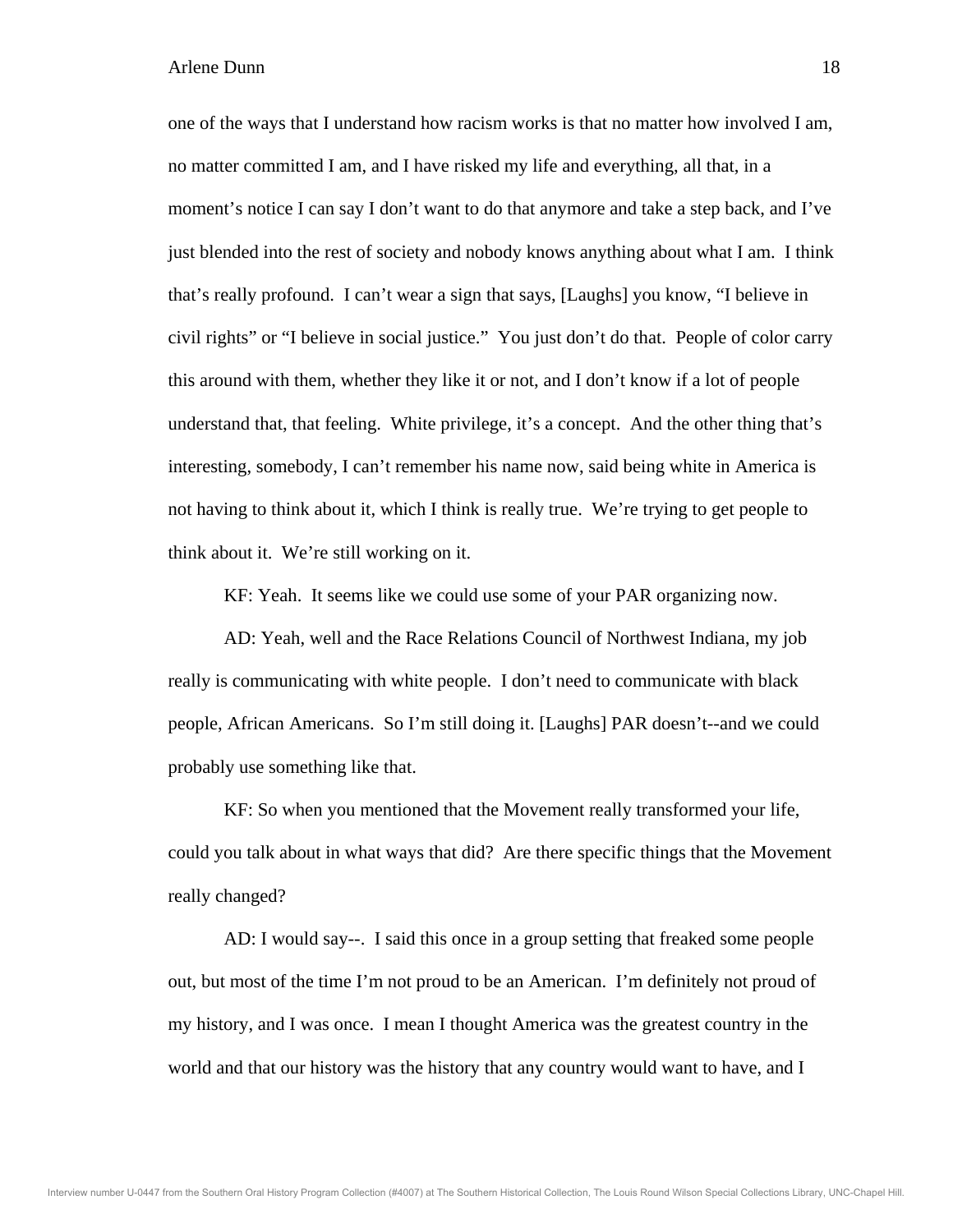don't believe that now. I think what our country really needs is a truth and reconciliation with our past and for us to truly recognize what we have done to the native people who were living here, to the Africans that we brought here, and to the rest of the world that we have essentially colonized economically. That period of my life has informed my politics since then and informed my view of the world, which is completely different from what it was before.

 So, how does that affect my daily life? That's a tougher question to answer, but I'll say that my husband and I made an attempt to just completely drop out of society and to live on a farm and try to live off of the farm, and we failed because it's harder than you can possibly imagine it is. [Laughs] But I think I am--. I still view everything that I see in America through the lens of racism, and I have always done that since I've been an adult, it seems like. So for instance once I retired I started to--. There's a local university about half an hour from me and I've been taking history classes and restudying history and I'm rereading a lot of things. I'm still continuing to educate myself about our history and what it means.

 KF: So in some of the histories that you've read about the Civil Rights Movement from the '70s and the '60s, what have they gotten wrong? What do you feel has been left out of the story, because I guess that's a theme that's been talked about throughout this weekend?

 AD: Oh, well, I haven't actually studied that part too much. I mean I know they don't teach very much about the Civil Rights Movement in schools so I can't really answer that question.

KF: All right, that's fair.